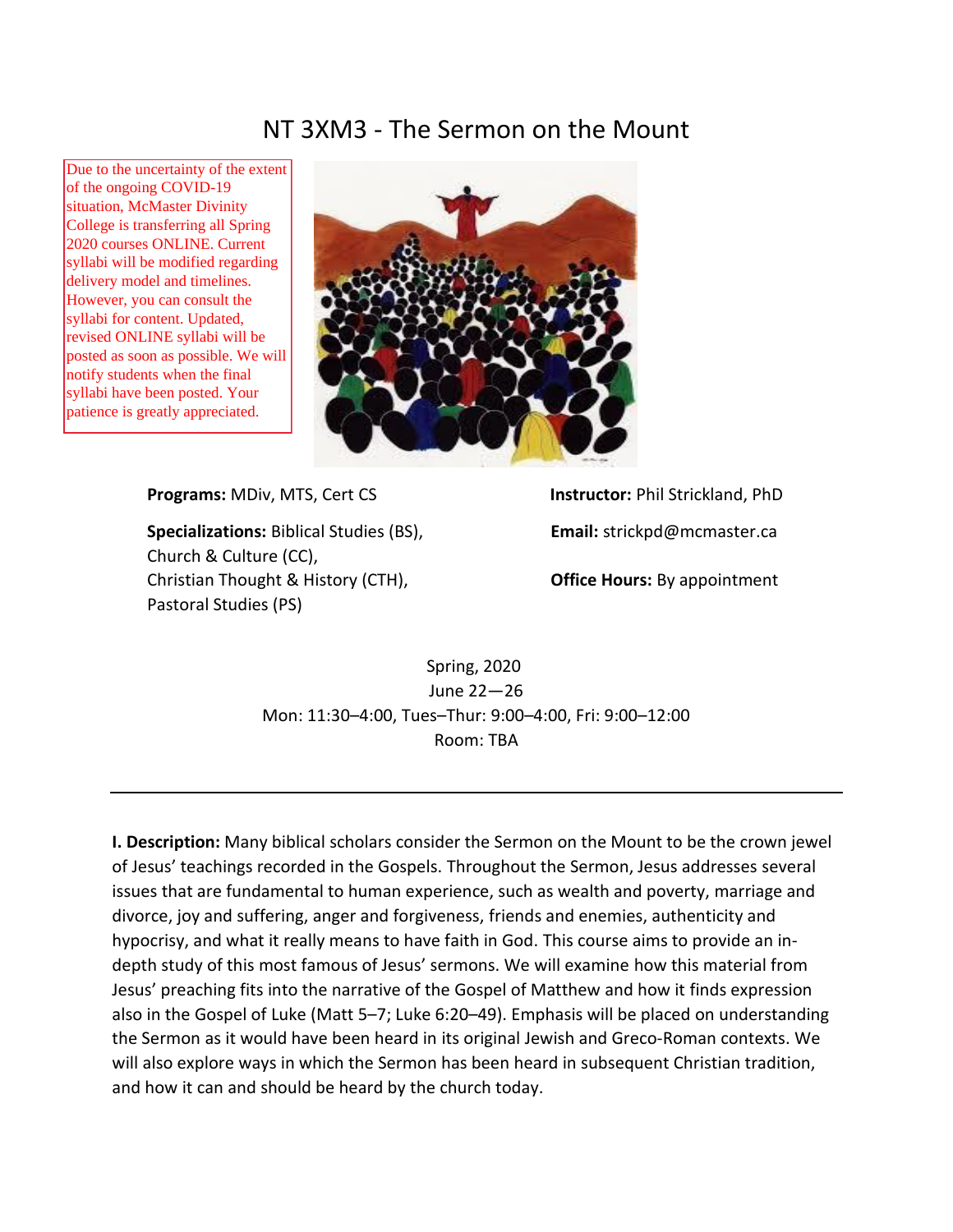### **II. Objectives:**

#### **Knowing**

- Have a good grasp of the content of the Sermon on the Mount.
- Understand the Sermon in its historical context and its relevance for the church today.
- Gain awareness of important exegetical and theological issues related to the interpretation of the Sermon on the Mount.

#### **Being**

- Be shaped intellectually and spiritually by a deeper encounter with Jesus' teachings in the Sermon on the Mount.
- Become more adept at interpreting and applying biblical texts.

#### **Doing**

- Master the content of the Sermon on the Mount.
- Identify and explain important literary themes of the Sermon in the Gospels of Matthew and Luke.
- Learn about how the Sermon on the Mount has been interpreted in Christian tradition.
- Develop a greater competency in reading and expositing texts from the New Testament.

## **III. Course Requirements:**

#### **Required Texts**

- Allison, Dale C., Jr. *The Sermon on the Mount: Inspiring the Moral Imagination*. New York: Herder, 1999.
- Pennington, Jonathan T. *The Sermon on the Mount and Human Flourishing: A Theological Commentary*. Grand Rapids: Baker, 2017.

*The Holy Bible* (any standard English translation [e.g., CEB, TNIV, NRSV]).

## Choose One:

Bonhoeffer, Dietrich. *The Cost of Discipleship* (any edition).

Willard, Dallas. *The Divine Conspiracy: Rediscovering Our Hidden Life in God*. San Francisco: HarperSanFrancisco, 1998.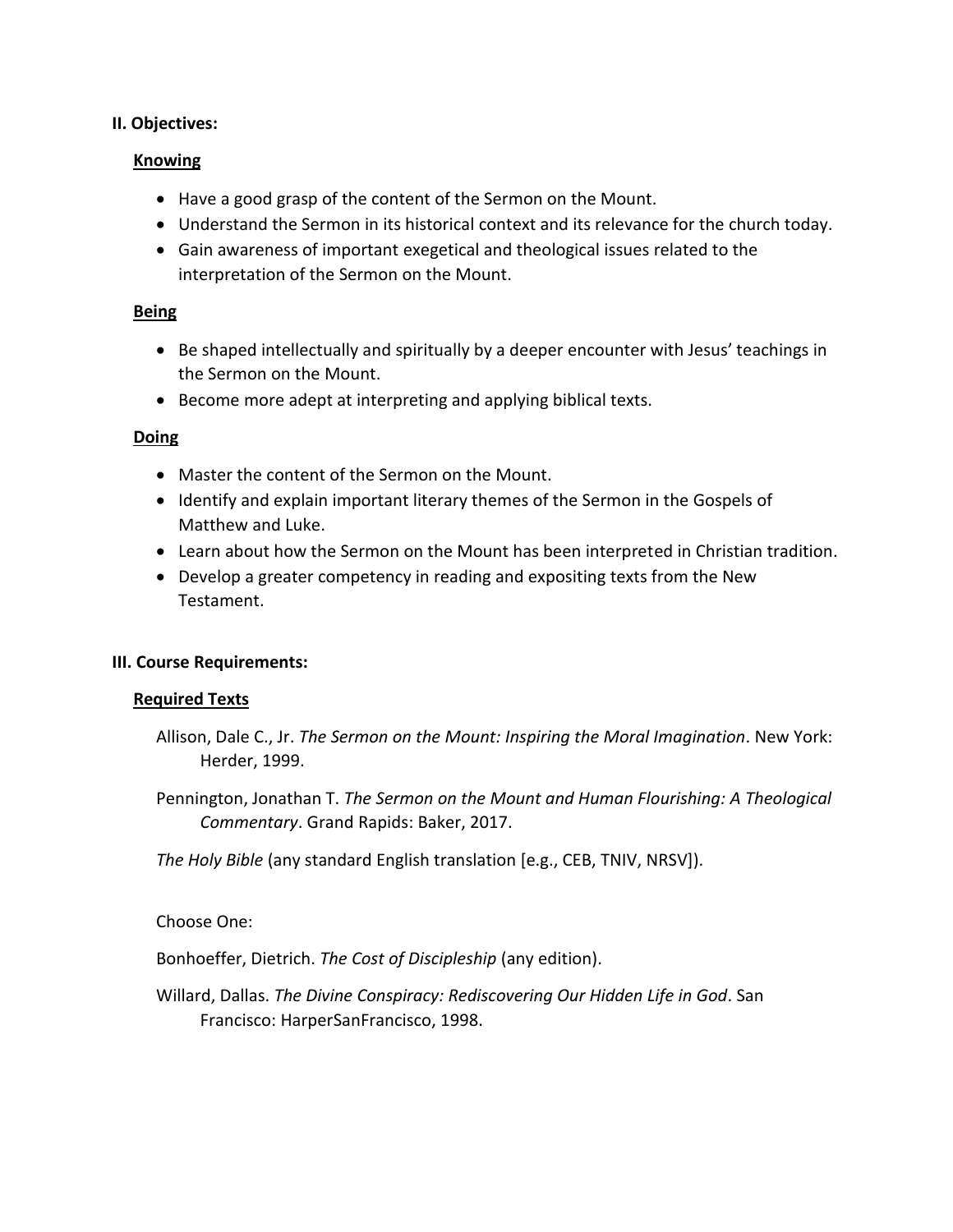\*\* All required textbooks for this class are available from the College's book service, READ On Bookstore, McMaster Divinity College. Texts may be purchased on the first day of class. For advance purchase, you may contact: READ On Bookstore, 5 International Blvd, Etobicoke, Ontario M9W 6H3: phone 416.620.2934; fax 416.622.2308; email books@readon.ca. Other book services may also carry the texts.

\*\*\* Other course materials will be posted on the course website on Avenue2Learn. Access to the website will be given upon registration in the course.

#### **Recommended for Further Reading (Not Required)**

- Allen, Lloyd. "The Sermon on the Mount in the History of the Church." *Review and Expositor* 89 (1992) 245–62.
- Allison, Dale C., Jr. *Studies in Matthew: Interpretation Past and Present*. Grand Rapids: Baker, 2005.
- Bauman, Clarence. *The Sermon on the Mount: The Modern Quest for Its Meaning*. Macon, GA: Mercer University Press, 1985.
- Betz, Hans Dieter. *Essays on the Sermon on the Mount*. Philadelphia: Fortress, 1985.
- Blomberg, Craig L. "The Most Often Abused Verses in the Sermon on the Mount: And How to Treat Them Right." *Southwestern Journal of Theology* 46.3 (2004) 1–17.
- Carson, D. A. *Jesus' Sermon on the Mount and His Confrontation with The World: An Exposition of Matthew 5–10*. Grand Rapids: Baker, 2004.
- Carter, Warren. *Matthew and Empire: Initial Explorations*. Harrisburg, PA: Trinity Press International, 2001.

\_\_\_\_\_\_\_. *What Are They Saying about Matthew's Sermon on the Mount?* New York: Paulist Press, 1994.

- Davies, W. D. *The Setting of the Sermon on the Mount*. Cambridge: Cambridge University Press, 1977.
- France, R.T. *Matthew: Evangelist and Teacher*. Exeter: Paternoster, 1989.
- \_\_\_\_\_\_. *The Gospel of Matthew*. New International Commentary on the New Testament. Grand Rapids: Eerdmans, 2007.
- Geulich, Robert A. *The Sermon on the Mount: A Foundation for Understanding*. Waco, TX: Word, 1982.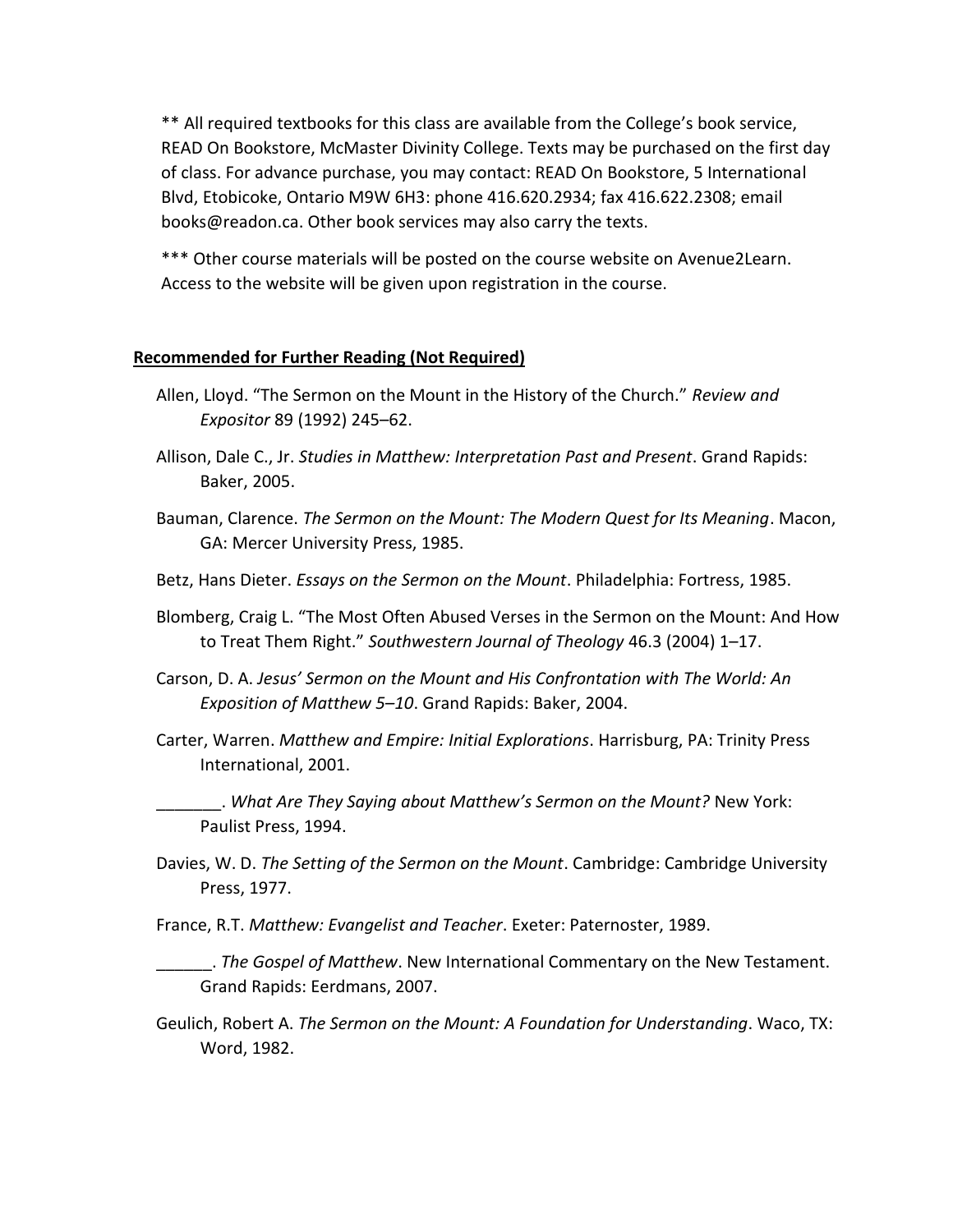- Greenman, Jeffrey P., Timothy Larsen, and Stephen R. Spencer, eds. *The Sermon on the Mount through the Centuries: From the Early Church to John Paul II*. Grand Rapids: Brazos, 2007.
- Hagner, Donald A. *Matthew*. WBC 33a-b. Dallas: Word, 1993, 1995.
- Jeremias, Joachim. *The Sermon on the Mount*. Philadelphia: Fortress, 1963.
- Keener, Craig S. *The Gospel of Matthew: A Socio-Rhetorical Commentary*. Grand Rapids: Eerdmans, 2009.
- Kingsbury, Jack D. *Matthew as Story*. Philadelphia: Fortress, 1986.
- Matera, Frank J. *The Sermon on the Mount: The Perfect Measure of the Christian Life*. Collegeville, MN: Liturgical Press, 2013.
- McKnight, Scot. *Sermon on the Mount*. Story of God Commentary. Grand Rapids: Zondervan, 2013.
- Nolland, John. *The Gospel of Matthew*. New International Greek Testament Commentary. Grand Rapids: Eerdmans, 2005.
- Pelikan, Jaroslav. *Divine Rhetoric: The Sermon on the Mount as Message and as Model in Augustine, Chrysostom, and Luther*. Crestwood, NY: St. Vladimir's Seminary Press, 2001.
- Pennington, Jonathan. *Heaven and Earth in the Gospel of Matthew*. Grand Rapids: Baker, 2009.
- Runesson, Anders. *Divine Wrath and Salvation in Matthew: The Narrative World of the First Gospel*. Minneapolis: Fortress Press, 2016.
- Stanton, Graham N. "Sermon on the Mount/Plain." In *Dictionary of Jesus and the Gospels*, edited by Joel B. Green, Scot McKnight, and I. Howard Marshall, 735–44. Downers Grove: IVP, 1992.
- Stott, John. *The Message of the Sermon on the Mount*. Downers Grove, IL: InterVarsity, 1978.
- Talbert, Charles H. *Reading the Sermon on the Mount: Character Formation and Ethical Decision Making in Matthew 5–7*. Grand Rapids: Baker, 2006.
- Wenham, David. "The Rock on Which to Build: Some Mainly Pauline Observations about the Sermon on the Mount." In *Built Upon the Rock: Studies in the Gospel of Matthew*, edited by Daniel Gurtner and John Nolland, 187–206. Grand Rapids: Eerdmans, 2008.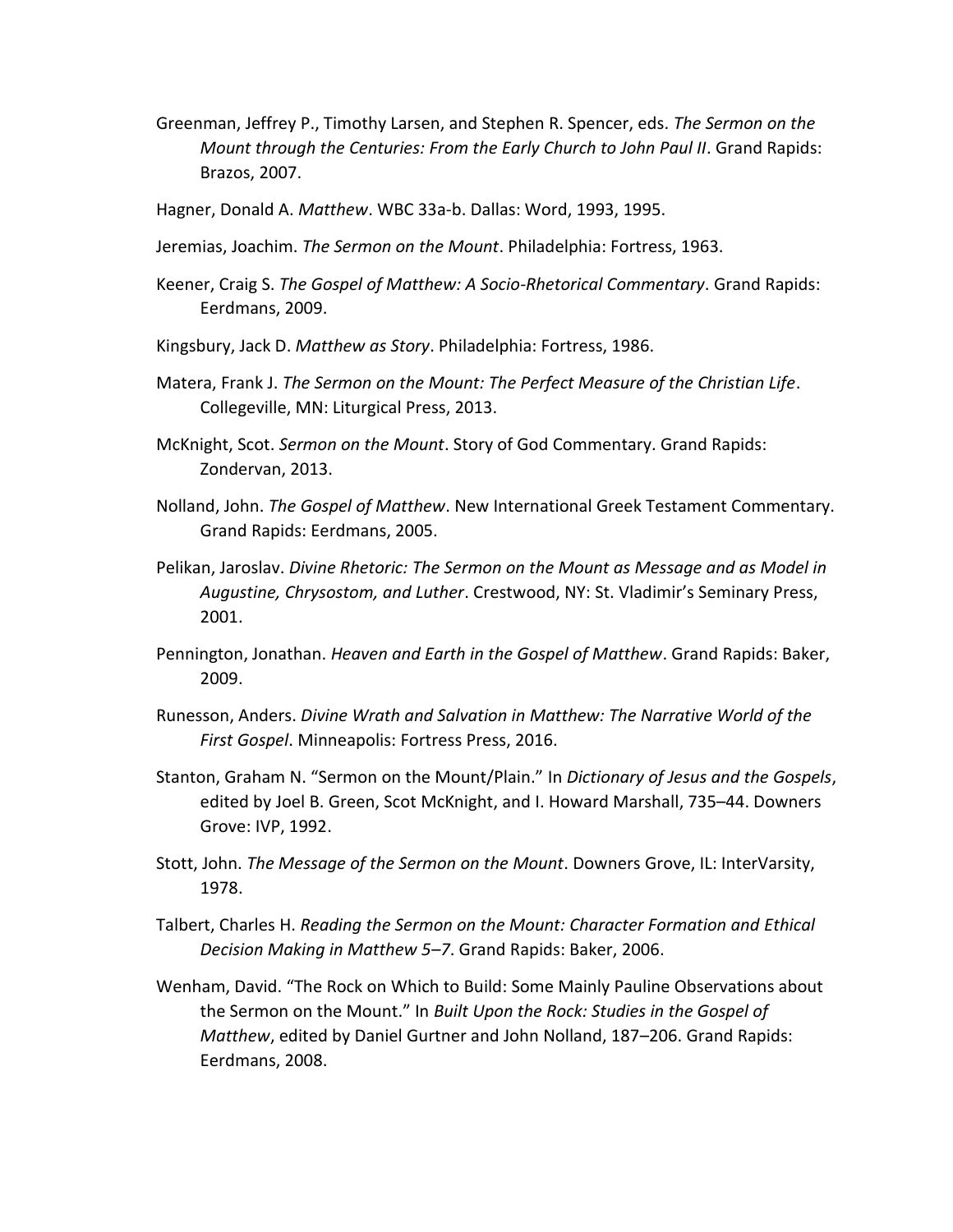#### **IV. Assignments:**

- **Participation and Reading** Attendance in all class periods is mandatory. Students are expected to come prepared and ready to engage in class discussion and activities. Students must have completed all required course readings and will be asked to provide a report on the percentage of readings they have done. *DUE July 24*. **Value: 10%**
- **Journal**  To encourage intellectual and spiritual formation, students will keep a journal of their own personal insights from, and reflections on, the Sermon on the Mount. How do Jesus' words have relevance for your personal situation, for your church, or your community? How are the readings for the course impacting how you hear the Sermon? What sorts of radical acts of faith and discipleship might Jesus be calling you to do, and how might the Sermon speak to that? These and other relevant questions should be explored. Thoughtful interaction is key. There should be a journal entry of at least 200 words (i.e., 3 or 4 paragraphs) for each major section of the Sermon on the Mount in Matthew's Gospel (6 entries total: 5:1–16, 5:17–48; 6:1–18, 6:19–34; 7:1–12, 7:13–29). *DUE: July 03 (Entries 1–2), July 10 (Entries 3–4), July 17 (Entries 5–6)*. **Value 10%**
- **Book Review** Students will read either Dallas Willard's *Divine Conspiracy* or Dietrich Bonhoeffer's *Cost of Discipleship* and write a book review. Reviews should be 5–7 pages in length. A good review will include 1–2 pages of summary, 2–3 pages of thoughtful interaction (and critique where necessary), and 1–2 pages of concluding thoughts. *DUE July 24*. **Value 20%**

## **Mini Papers**

*Context Paper* – Write a short paper (5–6 pages, double-spaced) on a significant socio-cultural issue from either the Greco-Roman world or Second Temple Judaism and how this issue relates directly to how we read and understand the Sermon on the Mount in its historical context. Papers should interact with a minimum of 5 scholarly sources (books and articles). Topics will be selected during the first class meeting. *DUE July 03*. **Value 15%**

Potential topics (others may be suggested):

| Poverty and Wealth | Marriage  |
|--------------------|-----------|
| Slavery            | Prayer    |
| The OT Law         | Wisdom    |
| Jewish sects       | Synagogue |

Jewish ideas of "Kingdom" First-century Galilee Alms giving Roman occupation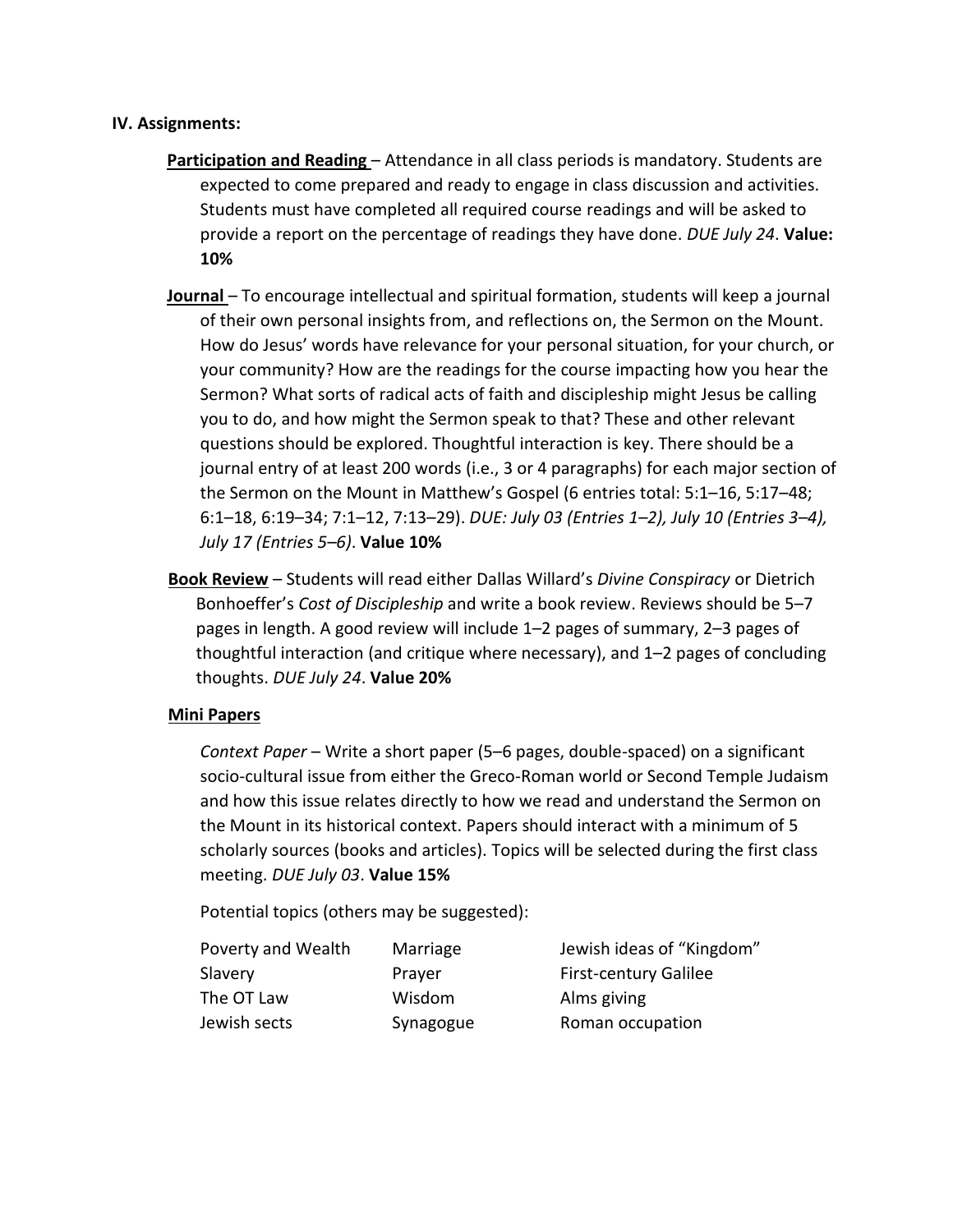*Literary Paper* – Write a short paper (5–6 pages, double-spaced) on a significant literary theme in the Sermon on the Mount and how this theme connects to other parts of Matthew's Gospel. Another option is to select a theme that is found in both versions of the Sermon as recorded in Matthew and Luke and discuss how this theme is appropriated in each of those Gospels, noting points of similarity and contrast. Papers should interact with a minimum of 5 scholarly sources (books and articles). *DUE July 10*. **Value 15%**

**Final Project** – Students will do a major project in line with their chosen specialization. More details on the assignment will be provided by the instructor. *DUE July 24*. **Value 30%**

*Pastoral Studies (PS)* – Students in this stream will prepare and deliver a 15-minute sermon on a selected pericope (a defined textual unit, usually about 5–10 verses) from the Sermon on the Mount. Students must provide a sermon outline and manuscript, exegetical notes, and a video recording of their sermon. Students must also show how their sermon would fit within a larger plan for a preaching series on the Sermon on the Mount. All elements of the assignment (outline, manuscript, exegetical notes [with bibliography], preaching plan, and video) should be uploaded to the course Dropbox.

*Biblical Studies (BS)* – Students in this stream will write a 10 to 15-page exegetical paper on a select pericope (a defined textual unit, usually about 5–10 verses) from the Sermon on the Mount. This paper should address relevant historical, interpretive, text-critical, and linguistic facets of the text. Completed papers should be uploaded to the course Dropbox.

*Church & Culture (CC) / Christian Thought & History (CTH)* – Students in these streams will write a 10 to 15-page research paper on a significant appropriation of the Sermon on the Mount (in whole or in part) in Christian interpretive tradition. \*Students doing this assignment cannot duplicate their work from the Book Review assignment and must choose a different topic. Completed papers should be uploaded to the course Dropbox.

Potential Topics for CC and CTH papers:

| Augustine       | John Calvin | Pacifism vs. Just War readings                              |
|-----------------|-------------|-------------------------------------------------------------|
| John Chrysostom | John Wesley | Dispensationalist readings                                  |
| Thomas Aquinas  |             | Dietrich Bonhoeffer* Catholic readings (e.g., John Paul II) |
| Martin Luther   | John Stott  | Liberation Theology                                         |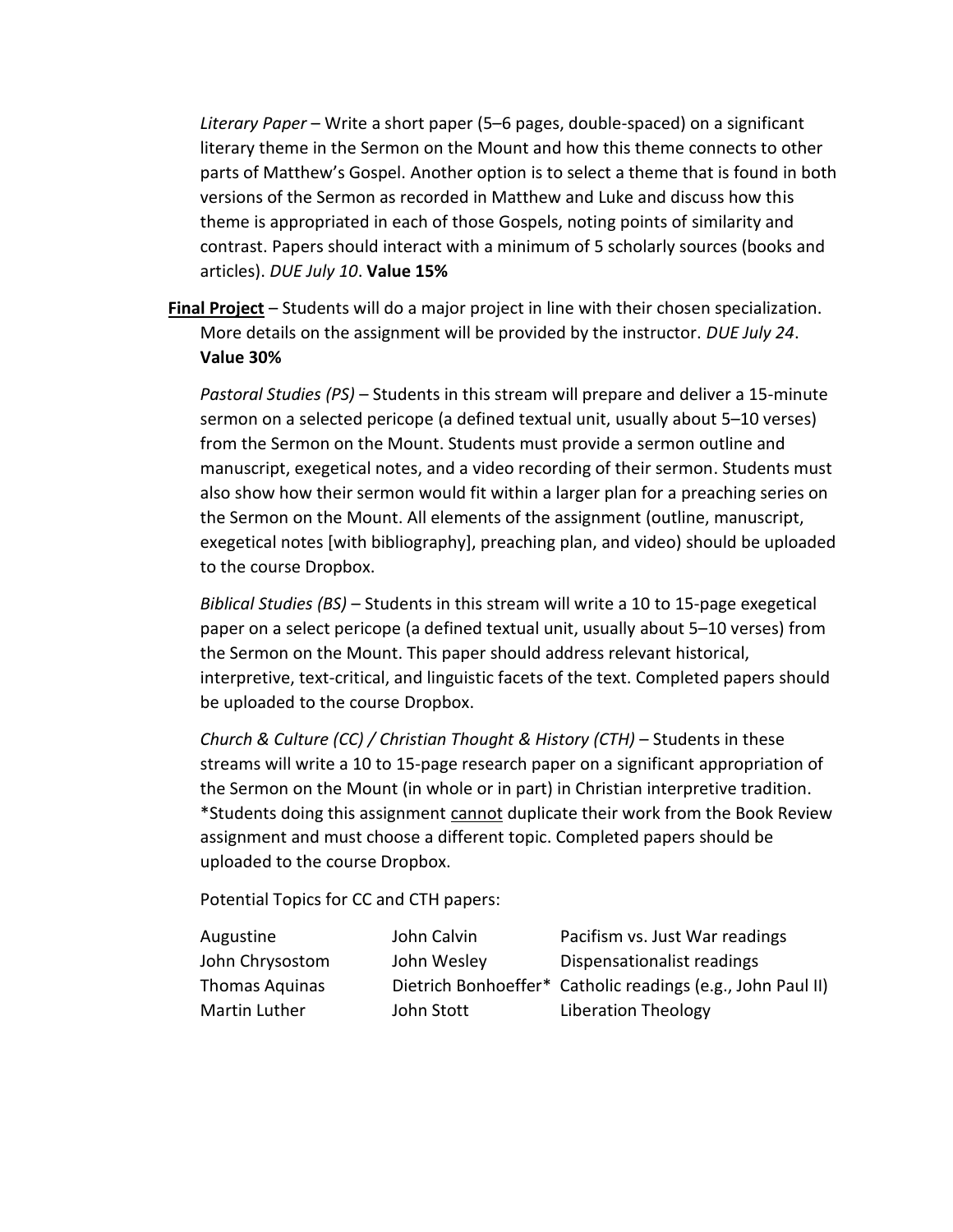## **V. Course Schedule:**

#### **Format**

One-week intensive courses are administered accordingly: 11:30am—4:00pm on Monday; 9:00am—4:00pm on Tuesday, Wednesday, and Thursday (with lunch from 12:00pm—1:00pm); and 9:00am—12:00pm on Friday. The College will provide students with a free lunch on Monday, and a short chapel will take place on Wednesday as well. After the in-class meeting dates are concluded, course assignments will be due on scheduled dates during the following four-week period.

### **Schedule of Assignments**

| <b>Date</b> | <b>Topic</b>                                                                                     | <b>Assignment Due</b>                                                   |
|-------------|--------------------------------------------------------------------------------------------------|-------------------------------------------------------------------------|
| $22$ -Jun   | Intro to Matthew and the SoM / Reading in Context:<br>Jesus, Judaism, and Empire                 | Allison, 1-40;<br>Pennington, 1-40                                      |
| 23-Jun      | The SoM in Matthew and Luke / The SoM in<br>Christian History / Interpreting the SoM             | Allison, 41-57;<br>Pennington, 41-104                                   |
| 24-Jun      | The Torah of the Messiah, the Beatitudes 5:1-12;<br>5:13-16 / Jesus and the Law 5:17-32; 5:33-48 | Allison, 58-106;<br>Pennington, 105-168                                 |
| 25-Jun      | Real Faith and the Lord's Prayer 6:1-18 / Trusting<br>God 6:19-34                                | Allison, 107-152;<br>Pennington, 169-252                                |
| $26$ -Jun   | Hypocrisy 7:1-12/ The Narrow Road to Life 7:13-23;<br>7:24-29 / Concluding thoughts              | Allison, 152-176;<br>Pennington, 253-310                                |
| $03$ -Jul   |                                                                                                  | Context Paper Due /<br>Journal Entries 1-2 Due                          |
| $10$ -Jul   |                                                                                                  | Literary Paper Due /<br>Journal Entries 3-4 Due                         |
| $17 -$ Jul  |                                                                                                  | Journal Entries 5-6 Due                                                 |
| 24-Jul      |                                                                                                  | Final Projects Due /<br>Book Review Due /<br><b>Reading Reports Due</b> |